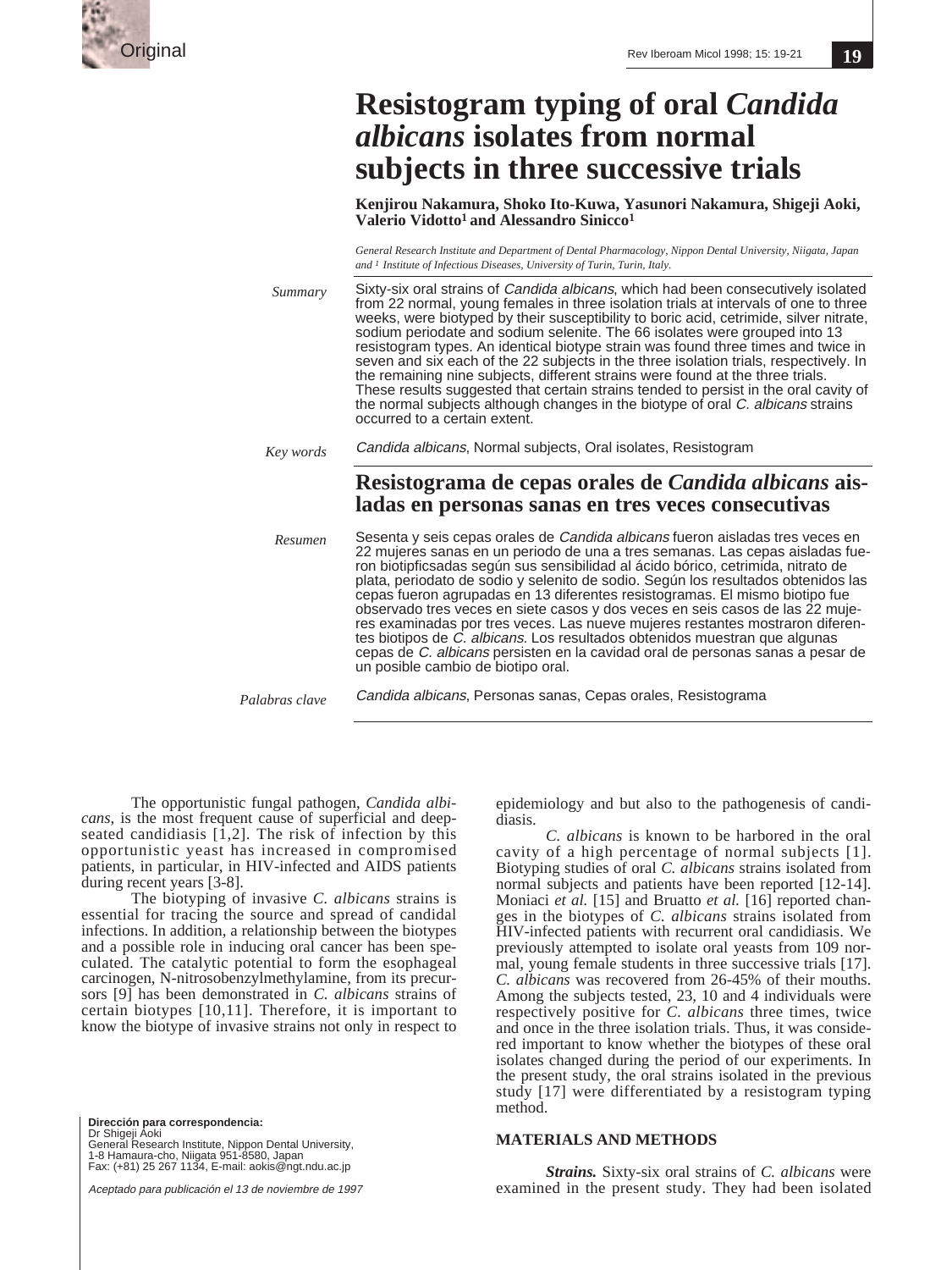from 14 healthy young female students (18 to 20-yearold; average 18.5 years) from a dental hygienist school (DH group) and 8 nurses (18 to 31-year-old; average 20.1years) from a training school (NT group) in three isolation trials at intervals of one to three weeks by using a swabbing method, as reported previously [17]. Briefly, surfaces of the tongue, teeth, buccal mucosa and gingiva were swabbed with a sterile cotton swab (Nippon Menbo, Japan) for 2 min and the specimens obtained were seeded on Sabouraud dextrose agar (SDA) (Nissui, Japan). The agar plates were incubated at 30ºC for 3-4 days. Single colonies of yeasts were transferred onto fresh SDA. The isolates were identified by standard morphological (formation of germ tubes and chlamydospores) and physiological tests using the MicroScan Rapid Yeast Identification Panel (Baxter Diagnostics, USA). The isolates were maintained on SDA slants.

*Typing.* The resistogram typing of the isolates was performed according to the method developed by McCreight and Warnock [12] with modifications. The chemicals (Wako Pure Chem. Indust., Japan) and the concentrations (mg/ml SDA) used for the resistogram typing were: boric acid, 1.15, 1.3, 1.45, 1.6; cetrimide, 0.06, 0.08, 0.1, 0.12; silver nitrate, 0.0075, 0.01, 0.0125, 0.015; sodium periodate, 0.01, 0.02, 0.03, 0.04; and sodium selenite, 0.1, 0.2, 0.3, 0.4. To prepare stock solutions, all of the chemicals, except silver nitrate, were dissolved in sterile distilled water at 20 mg/ml, while the silver nitrate was dissolved at 2 mg/ml. Aliquots of the stock solutions were added to 40-ml amounts of molten SDA at 55ºC to give the above final concentrations These mixtures were poured into 13.5 x 9.5-cm plastic dishes (Eiken, Japan). Cells of each strain grown on SDA at 37ºC for 24 h were suspended in sterile distilled water and the optical density at 540 nm was adjusted to 0.45. Five microliters of the suspensions were inoculated on a SDA plate (control) and chemical-containing SDA plates by using a multichannel pipette (Socorex, Switzerland). After incubation for 40 h at 37ºC, the growth of each strain was measured.

*Reading of results.* Growth of the tested strains on chemical-containing plates was recorded as 'full confluent growth' or 'non-confluent/no growth'. Among the four plates containing a chemical at different concentrations, the plate that most clearly differentiated the growth of the tested strains was used to read results (see Results). To describe the resistogram, sodium selenite, boric acid, cetrimide, sodium periodate and silver nitrate were respectively lettered A to E, according to McCreight and Warnock [12]. The 'full confluent growth' and 'non-confluent/no growth' were expressed as a capital letter (A to E) and a hyphen (-), respectively [12]. Thus, for example, the resistogram "AB - - E" signifies that the tested strain was resistant to sodium selenite (A), boric acid (B) and silver nitrate (E), but sensitive to cetrimide (-) and sodium periodate (-).

## **RESULTS AND DISCUSSION**

As mentioned above, four plates, which contained different concentrations of each chemical, were used to examine the growth of each isolate. In preliminary trials, we used the four concentrations of each chemical originally reported by McCreight and Warnock [12]. However, results of the trials showed that the concentrations of sodium selenite, sodium periodate and silver nitrate were found to be too high to obtain clear differentiation of the tested strains under our conditions. Thus, the concentration of these chemicals was moved to a lower range. In the present study, the following concen-

trations (mg/ml SDA) among the four concentrations of each chemical gave clearest differentiation of the tested strains and were used to read results: sodium selenite, 0.3; boric acid, 1.3; cetrimide, 0.06; sodium periodate, 0.03 and silver nitrate, 0.0125. In our experience, the concentration of the chemicals to give clearest discrimination of the tested strains tended to vary slightly in repeated trials. This shift may be due to minor variation in the chemical concentration from run to run [12]. Thus, results obtained in a same experimental run were shown below.

The results of the resistogram typing of the 66 oral *C. albicans* strains are shown in table 1. Among the 22 subjects, who were positive for *C. albicans* in all of the three isolation trials,  $7$  (student nos. 1, 3, 5, 7, 10, 14 and 18) harbored an identical biotype strain, 6 (student nos. 2, 9, 13, 17, 19 and 22) gave an identical strain twice in the three trials, and 9 yielded different biotype strains in each of the isolation trials.

The resistograms found in the 66 oral isolates from the DH and NT groups are listed in table 2. The 66

**Table 1**. Resistograms of 66 oral strains of Candida albicans obtained from 22 normal subjects in three successive isolation trials.

| Group     | Student        | Isolation trials* |                 |          |
|-----------|----------------|-------------------|-----------------|----------|
|           | number         | 1st               | 2 <sub>nd</sub> | 3rd      |
| DH        | 1              | -B-DE             | $-B-DE$         | $-B-DE$  |
|           | $\overline{2}$ | --CDE             | -BCDE           | -BCDE    |
|           | 3              | -BCDE             | -BCDE           | -BCDE    |
|           | $\overline{4}$ | -BC-E             | -BCDE           | $-B - E$ |
|           | 5              | -B-DE             | $-B-DE$         | $-B-DE$  |
|           | 6              | $-$ DE            | -BCDE           | $-B-DE$  |
|           | $\overline{7}$ | $-$ DE            | $-$ DE          | $-$ DE   |
|           | 8              | $-B-D-$           | -B--E           | $-B--$   |
|           | 9              | AB-DE             | $AB - E$        | $AB - E$ |
|           | 10             | -BC-E             | $-BC-E$         | $-BC-E$  |
|           | 11             | $---E$            | -BCDE           | $-B-DE$  |
|           | 12             | $-C-E$            | -BCDE           | $-$ DE   |
|           | 13             | $-CDE$            | $-CDE$          | $-$ DE   |
|           | 14             | $-$ DE            | $-DE$           | $-$ DE   |
| <b>NT</b> | 15             | --CDE             | ----E           | $-$ DE   |
|           | 16             | -BCDE             | -BCD-           | $-$ DE   |
|           | 17             | $-CDE$            | $-$ -DE-        | -CDE     |
|           | 18             | --CDE             | $-CDE$          | --CDE    |
|           | 19             | --CDE             | -BCDE           | --CDE    |
|           | 20             | $-CDE$            | $-C-E$          | $---E$   |
|           | 21             | -BCDE             | -B-DE           | $-$ DE   |
|           | 22             | --CDE             | $-$ DE          | $-$ DE   |

"In the DH group, the intervals between the three isolation trials were three and two weeks, while<br>the interval for the NT group was one week [17]. The above results of the DH and NT groups<br>were obtained in a same experime

strains were grouped in 13 resistogram types among the 32 potential biotypes that could be typed by the method used in the present study. The three resistogram types, -BCDE, - - CDE and - - - DE, were the major ones among the 13 biotypes observed. However, different features of the resistogram type were observed between the DH and NT groups. About 40% isolates (17 strains) of the DH group were distributed in the resistogram types - BCDE and - B - DE in which only about 17% (4 strains) of the NT group were included. Inversely, about 42% isolates (10 strains) of the NT group were included in the - - CDE type which was a minor type in the DH group. As mentioned above, the resistogram typing of the isolates from the two group was determined in a same experimental run to minimize experimental variation. We have no reasonable explanation for the differences in the resistogram type between the two groups.

Several methods have been described to differentiate the biotypes of oral *C. albicans* isolates [18]. We used the resistogram typing method reported by